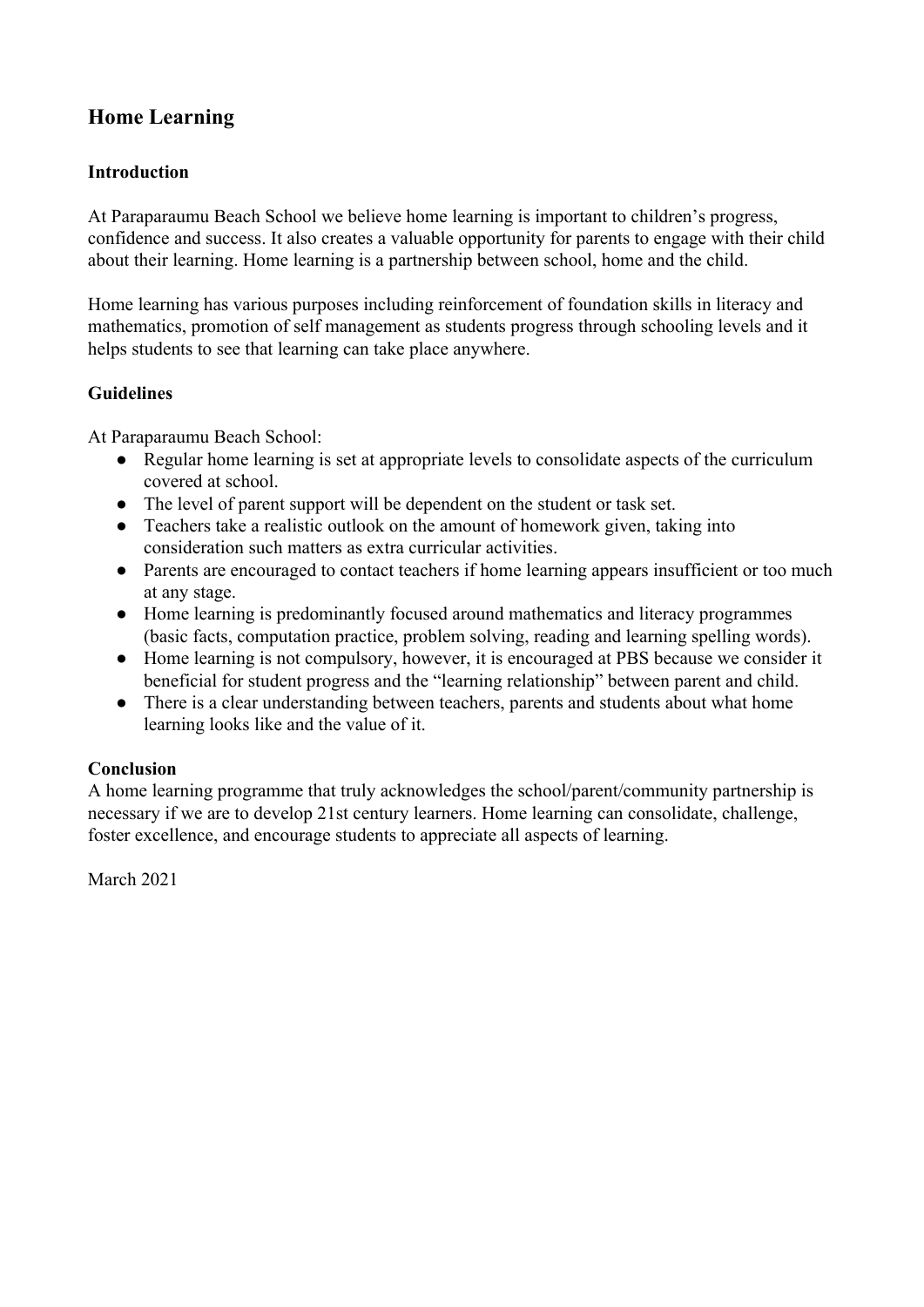## **Recommended Home Learning Schedule**

## **Year 0-2**

The focus of home learning in these early years is to support literacy and numeracy.

Reading should be happening every evening.

### *Year 3 & 4*

The focus of home learning in these early years is to support literacy and numeracy.

- Reading should be happening every evening.
- · Spelling lists should be worked on every evening.
- · Maths will be based on needs, as well as utilising the maths platform that we are using this year.

### *Year 5 & 6*

- · Home learning for reading and spelling will be allocated on a needs basis. However, we encourage you to read with your children or have them reading daily for pleasure.
- · Students who are in need of extra support can bring home activities to help them in reading, spelling and/or maths. Their teacher will advise.
- · Maths independent tasks of student's choice or as set by the teacher.
- Students may have to complete unfinished work in their own time or they may even feel inspired to pursue further learning carried over from school to home.

### *Year 7 & 8*

- · The main component of home learning at this level is for students to complete unfinished classwork. Workloads will vary at different times of the year.
- · We are encouraging independent, responsible learning from all of our students.
- · Daily reading is also encouraged.